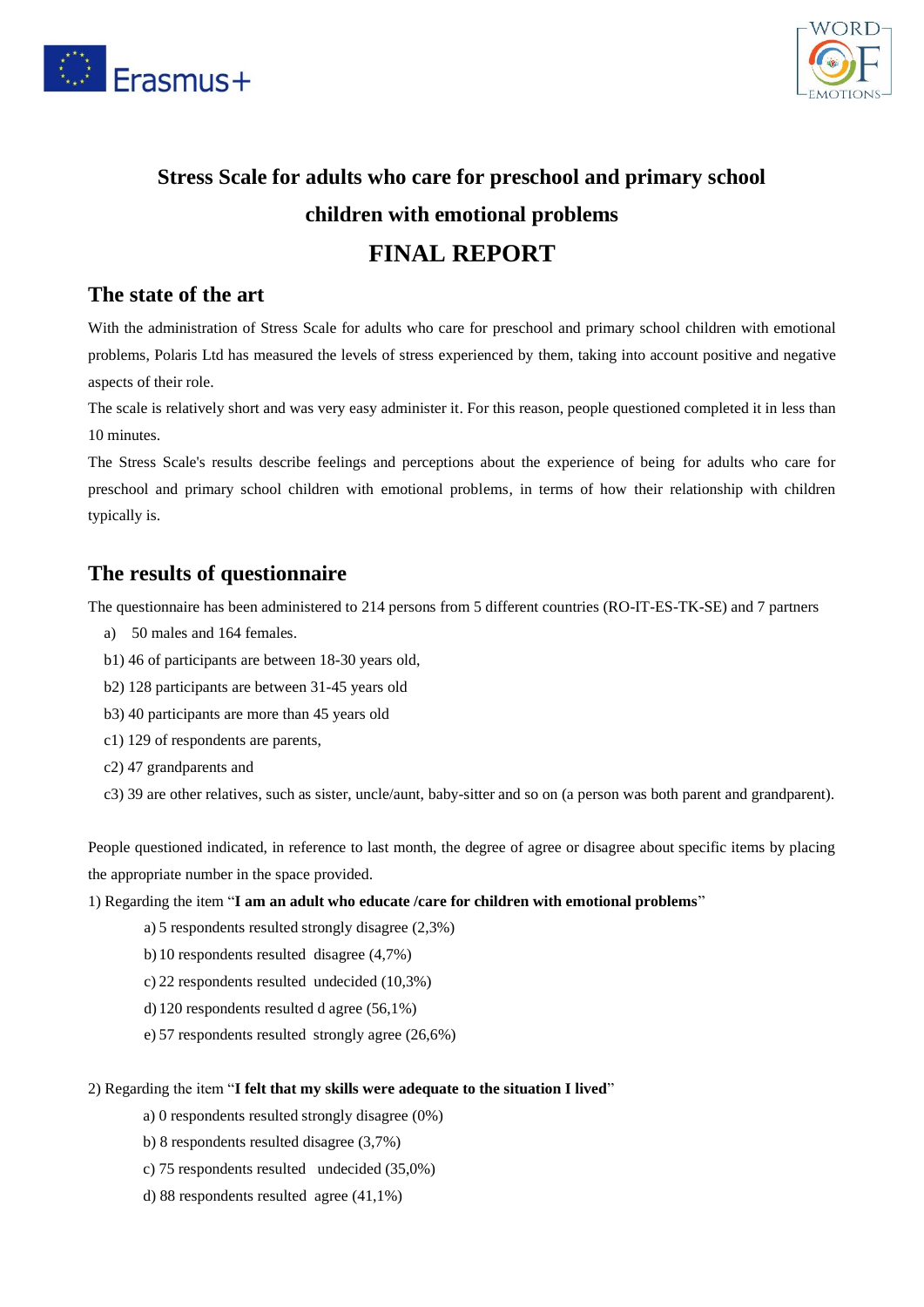e) 43 respondents resulted strongly agree (20,1%)

#### 3) Regarding the item "**I found that I could manage my life in all its branches notwithstanding the situation**"

a) 10 respondents resulted strongly disagree (4,7%)

- b) 16 respondent resulted disagree (7,5%)
- c) 71 respondents resulted undecided (33,2%)
- d) 76 respondents resulted agree (35,5%)
- e) 41 respondents resulted strongly agree (19,2%)

#### 4) Regarding the item "**I was able to control my emotions in my ordinary life**"

- a) 4 respondents resulted strongly disagree (1,9%)
- b) 11 respondents resulted disagree (5,1%)
- c) 34 respondents resulted undecided (15,9%)
- d) 132 respondents resulted agree (57,5%)
- e) 33 respondents resulted strongly agree (15,4%)

### 5) Regarding the item "**I was seldom fighting with other adults who care for preschool and primary school child(ren) with emotional problems regarding what to do and what not to do**"

- a) 15 respondents resulted strongly disagree (7,0%)
- b) 16 respondents resulted disagree (7,5%)
- c) 27 respondents resulted undecided (12,6%)
- d) 123 respondents resulted agree (57,5%)
- e) 33 respondents resulted strongly agree (15,4%)

#### 6) Regarding the item "**I felt happy in my role every day**"

- a) 4 respondents resulted strongly disagree (1,9%)
- b) 10 respondents resulted disagree (4,7%)
- c) 37 respondents resulted undecided (17,3%)
- d) 118 respondents resulted agree (55,1%)
- e) 45 respondents resulted strongly agree (21,0%)

### 7) Regarding the item "**I thought that social support for taking care for preschool and primary school child(ren) is satisfactory and even more than satisfactory**"

- a) 18 respondents resulted strongly disagree (8,4%)
- b) 25 respondents resulted disagree (11,7%)
- c) 33 respondents resulted undecided (15,4%)
- d) 45 respondents resulted agree (21,0%)
- e) 93 respondents resulted strongly agree (43,5%)

#### 8) Regarding the item "**I didn't feel worried whether I was doing enough for child(ren)**"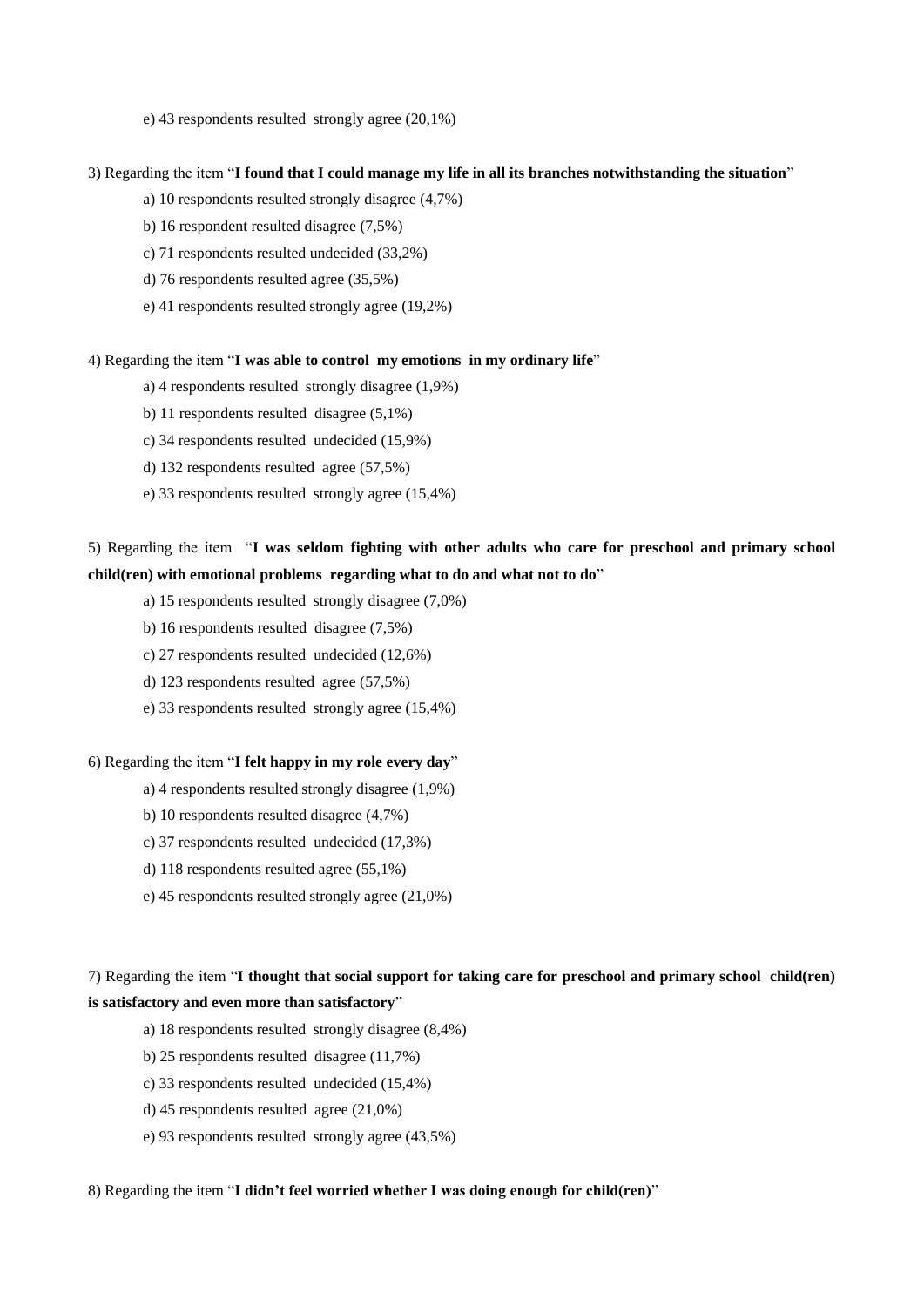- a) 12 respondent resulted strongly disagree (5,6%)
- b) 95 respondents resulted disagree (44,4%)
- c) 18 respondent resulted undecided (8,4%)
- d) 50 respondents resulted agree (23,4%)
- e) 40 respondents resulted strongly agree (18,7%)

#### 9) Regarding the item "**I felt close to child(ren) with emotional problems**"

- a) 1 respondents resulted strongly disagree (0,5%)
- b) 2 respondents resulted disagree (0,9%)
- c) 25 respondents resulted undecided (11,7%)
- d) 56 respondents resulted agree (26,2%)
- e) 130 respondents resulted strongly agree (60,7%)

#### 10) Regarding the item "**I thought that child(ren) was (were) an important source of affection for me**"

- a) 2 respondent resulted strongly disagree (0,9%)
- b) 0 respondents resulted disagree (0%)
- c) 4 respondents resulted undecided (1,9%)
- d) 52 respondents resulted agree (24,3%)
- e) 156 respondents resulted strongly agree (72,9%)

### 11) Regarding the item "**I thought that taking care about child(ren)'s with emotional problems education made me feel more sure and gave me an optimistic view for the the future**"

- a) 3 respondents resulted strongly disagree (1,4%)
- b) 9 respondents resulted disagree (4,2%)
- c) 21 respondents resulted undecided (9,8%)
- d) 71 respondents resulted agree (33,2%)
- e) 110 respondents resulted strongly agree (51,4%)

#### 12) Regarding the item "**I felt that child(ren) perception matched my expectations**"

- a) 8 respondents resulted strongly disagree (3,7%)
- b) 11 respondents resulted disagree (5,1%)
- c) 60 respondents resulted undecided (28,0%)
- d) 96 respondents resulted agree (44,9%)
- e) 39 respondents resulted strongly agree (18,2%)

### 13) Regarding the item "**I felt that interactions with child(ren) with emotional problems was (were) rewarding at a satisfactory level**"

- a) 2 persons resulted strongly disagree (0,9%)
- b) 15 persons resulted disagree (7,0%)
- c) 49 persons resulted undecided (22,9%)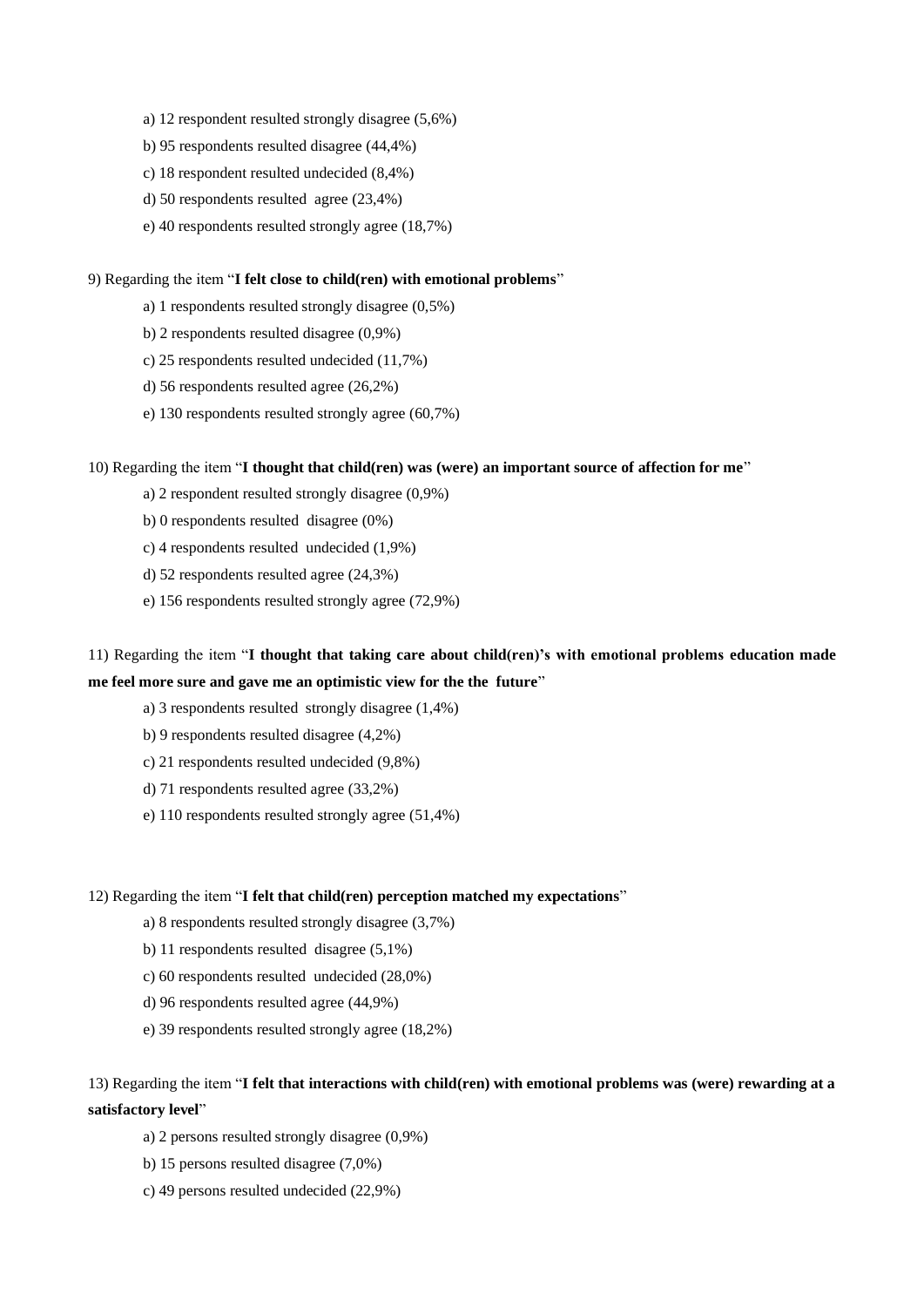- d) 103 persons resulted agree (48,1%)
- e) 45 persons resulted strongly agree (21,0%)

#### 14) Regarding the item "**I was able to face difficulties by my-self**"

- a) 8 respondents resulted strongly disagree (3,7%)
- b) 22 respondents resulted disagree (10,3%)
- c) 61 respondents resulted undecided (28,5%)
- d) 88 respondents resulted agree (41,1%)
- e) 35 respondents resulted strongly agree (16,4%)

#### 15) Regarding the item "**I needed support to face difficulties**"

- a) 7 respondents resulted strongly disagree (3,3%)
- b) 26 respondents resulted disagree (12,1%)
- c) 34 respondents resulted undecided (15,9%)
- d) 113 respondents resulted agree (52,8%)
- e) 34 respondents resulted strongly agree (15,9%)

#### 16) Regarding the item "**I thought that child(ren) was (were) a positive element in my life**"

- a) 1 respondent resulted strongly disagree (0,5%)
- b) 0 respondents resulted disagree (0%)
- c) 6 respondents resulted undecided (2,8%)
- d) 44 respondents resulted agree (20,6%)
- e) 163 respondent resulted strongly agree (76,2%)

### 17) Regarding the item "**I thought that it was not a problem to balance different responsibilities of education and care for preschool or primary school child(ren)'s with emotional problem**"

- a) 74 respondents resulted strongly disagree (34,6%)
- b) 23 respondents resulted disagree (10,7%)
- c) 28 respondents resulted undecided (13,1%)
- d) 69 respondents resulted agree (32,2%)
- e) 20 respondents resulted strongly agree (9,3%)

### 18) Regarding the item "**I thought that some behaviors of child(ren) with emotional problems were seldom embarrassing or stressful to me**"

- a) 82 respondents resulted strongly disagree (38,3%)
- b) 40 respondents resulted disagree (18,7%)
- c) 43 respondents resulted undecided (20,1%)
- d) 41 respondents resulted agree (19,2%)
- e) 8 respondents resulted strongly agree (3,7%)

#### 19) Regarding the item "**I was able to intervene efficiently whem my child(ren) has an emotional problem**"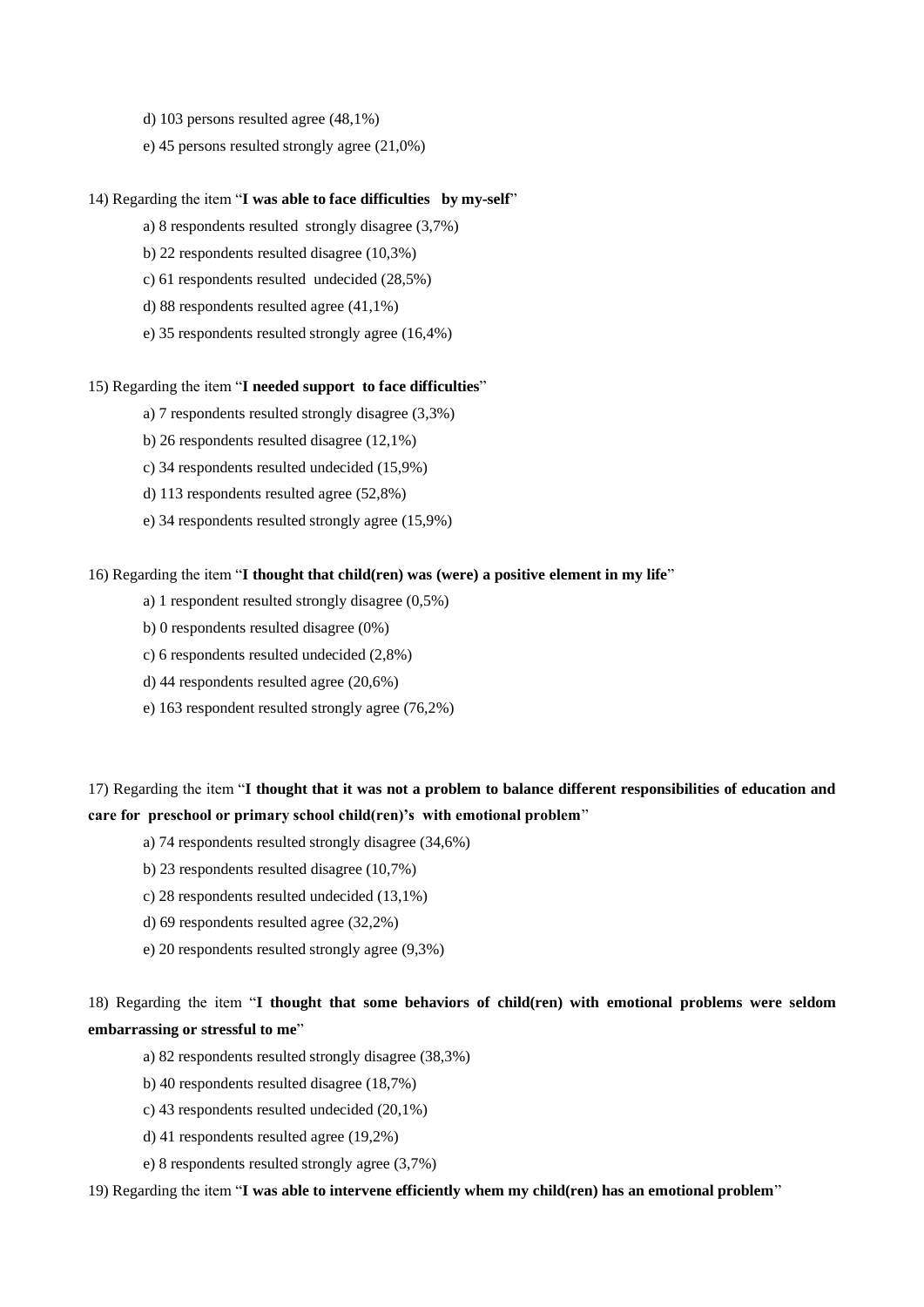- a) 3 respondents resulted strongly disagree (1,4%)
- b) 4 respondents resulted disagree (1,9%)
- c) 72 respondent resulted undecided (33,6%)
- d) 98 respondents resulted agree (45,8%)
- e) 37 respondents resulted strongly agree (17,3%)

#### 20) Regarding the item "**I felt that the child(ren) with emotional problems accepted me and liked to stay with me**"

- a) 1 respondents resulted strongly disagree (0,5%)
- b) 2 respondent resulted disagree (0,9%)
- c) 18 respondents resulted undecided (8,4%)
- d) 71 respondents resulted agree (33,2%)
- e) 122 respondents resulted strongly agree (57,0%)

#### 21) Regarding the item "**I thought that the expectations that the children had towards me were not too heavy**"

- a) 79 respondents resulted strongly disagree (36,9%)
- b) 21 respondent resulted disagree (9,8%)
- c) 30 respondents resulted undecided (14,0%)
- d) 53 respondents resulted agree (24,8%)
- e) 31 respondents resulted strongly agree (14,5%)

#### 22) Regarding the item "**I thought the child(ren) willingly obeyed my requests if they were reasonable**"

- a) 5 respondents resulted strongly disagree (2,3%)
- b) 8 respondent resulted disagree (3,7%)
- c) 28 respondents resulted undecided (13,1%)
- d) 135 respondents resulted agree (63,1%)
- e) 38 respondents resulted strongly agree (17,8%)

#### 23) Regarding the item "**I need counseling and support to care for my child(ren)**"

- a) 17 respondents resulted strongly disagree (7,9%)
- b) 31 respondent resulted disagree (14,5%)
- c) 37 respondents resulted undecided (17,3%)
- d) 36 respondents resulted agree (16,8%)
- e) 93 respondents resulted strongly agree (43,5%)

### 24) Regarding the item "**I felt satisfied as a parent/ adult who care for a preschool or a primary school children with emotional problems**"

- a) 4 respondents resulted strongly disagree (1,9%)
- b) 9 respondent resulted disagree (4,2%)
- c) 73 respondents resulted undecided (34,1%)
- d) 92 respondents resulted agree (43,0%)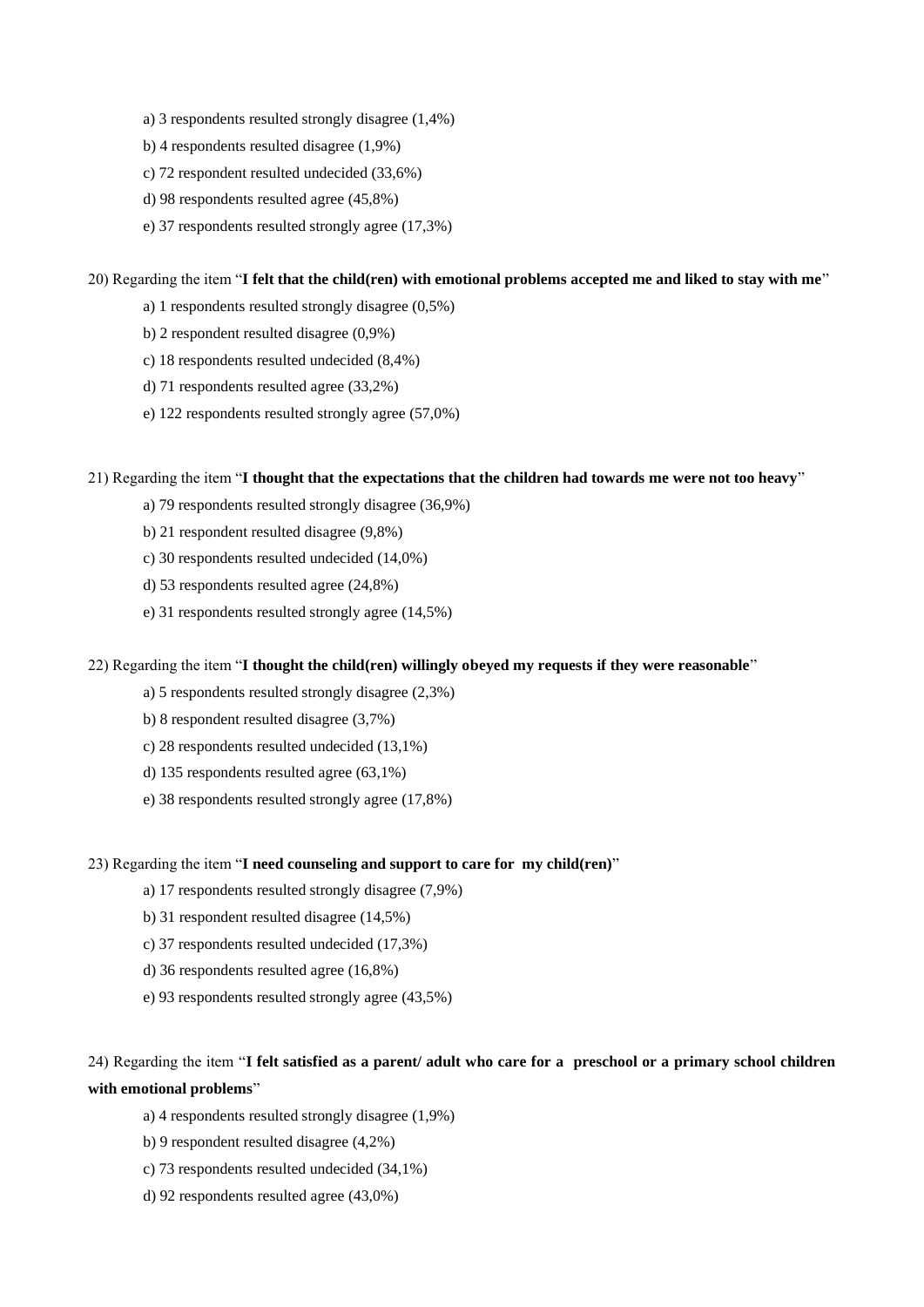e) 36 respondents resulted strongly agree (16,8%)

25) Regarding the item "**I thought that taking care for a preschool or a primary school child(ren) with emotional problems was enjoyable**"

a) 15 respondents resulted strongly disagree (7,0%)

b) 17 respondent resulted disagree (7,9%)

c) 82 respondents resulted undecided (38,3%)

d) 82 respondents resulted agree (38,3%)

e) 18 respondents resulted strongly agree (8,4%)

26) Regarding the item "**Have you thought that if you could turn back, you might decide to not take care of child(ren) with emotional problem?**"

a) 129 respondents resulted strongly disagree (60,3%)

b) 47 respondent resulted disagree (22,0%)

c) 19 respondents resulted undecided (8,9%)

d) 11 respondents resulted agree (5,1%)

e) 8 respondents resulted strongly agree (3,7%)

27) Regarding the item "**Have you thought that the major source of stress in your life is taking care of child(ren)'s education?**"

a) 48 respondents resulted strongly disagree (22,4%)

b) 56 respondent resulted disagree (26,2%)

c) 68 respondents resulted undecided (31,8%)

d) 38 respondents resulted agree (17,8%)

e) 4 respondents resulted strongly agree (1,9%)

28) Regarding the item "**Have you thought that taking care of child(ren)'s education leaves little time and flexibility in your life?**"

a) 34 respondents resulted strongly disagree (15,9%)

b) 45 respondent resulted disagree (21,0%)

c) 23 respondents resulted undecided (10,7%)

d) 80 respondents resulted agree (37,4%)

e) 32 respondents resulted strongly agree (15,0%)

29) Regarding the item "**Have you thought that taking care of child(ren)'s education has been a financial burden?**"

a) 63 respondents resulted strongly disagree (29,4%)

b) 44 respondent resulted disagree (20,6%)

c) 17 respondents resulted undecided (7,9%)

d) 11 respondents resulted agree (5,1%)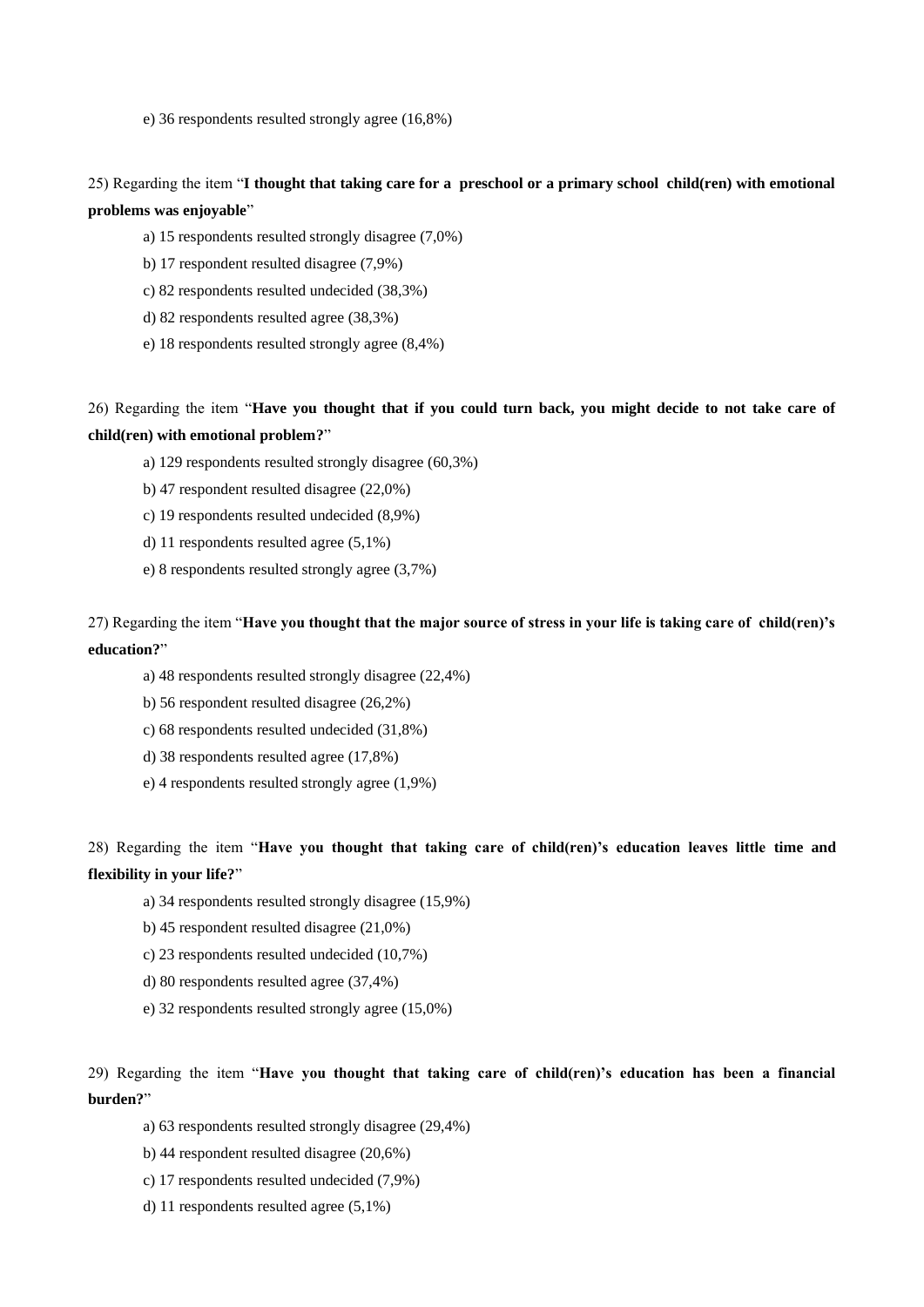e) 79 respondents resulted strongly agree (36,9%)

30) Regarding the item "**Have you thought that having child(ren) has meant having too few choices and too little control over your life?**"

a) 58 respondents resulted strongly disagree (27,1%)

b) 38 respondent resulted disagree (17,8%)

c) 26 respondents resulted undecided (12,1%)

d) 63 respondents resulted agree (29,4%)

e) 29 respondents resulted strongly agree (13,6%)

### **Our results in percentages**

|                             | 1. $I$ am an<br>adult who<br>educate<br>/care for<br>children<br>with<br>emotional<br>problems | $2.1$ felt<br>that my<br>skills<br>were<br>adequate<br>to the<br>situation<br>I lived | 3. I found<br>that I<br>could<br>manage<br>my life in<br>all its<br>branches<br>notwithst<br>anding<br>the<br>situation | 4. I was<br>able to<br>control my<br>emotions<br>in my<br>ordinary<br>life | 5. I was<br>seldom<br>fighting<br>with other<br>adults who<br>care for<br>preschool<br>and<br>primary<br>school<br>child(ren)<br>with<br>emotional<br>problems<br>regarding<br>what to do<br>and what<br>not to do | 6. I felt<br>happy in<br>my role<br>every day | 7. I thought<br>that social<br>support for<br>taking care<br>for<br>preschool<br>and primary<br>school<br>child(ren) is<br>satisfactory<br>and even<br>more than<br>satisfactory | 8.1<br>didn't<br>feel<br>worried<br>whether<br>I was<br>doing<br>enough<br>for<br>child(ren | 9. I felt<br>close to<br>child(ren)<br>with<br>emotiona<br>problems | 10.1<br>thought<br>that<br>child(ren)<br>was (were)<br>an<br>important<br>source of<br>affection<br>for me |
|-----------------------------|------------------------------------------------------------------------------------------------|---------------------------------------------------------------------------------------|-------------------------------------------------------------------------------------------------------------------------|----------------------------------------------------------------------------|--------------------------------------------------------------------------------------------------------------------------------------------------------------------------------------------------------------------|-----------------------------------------------|----------------------------------------------------------------------------------------------------------------------------------------------------------------------------------|---------------------------------------------------------------------------------------------|---------------------------------------------------------------------|------------------------------------------------------------------------------------------------------------|
| <b>Strongly</b><br>disagree | 2,3%                                                                                           | 0,0%                                                                                  | 4,7%                                                                                                                    | 1,9%                                                                       | 7,0%                                                                                                                                                                                                               | 1,9%                                          | 8,4%                                                                                                                                                                             | 5,6%                                                                                        | 0,5%                                                                | 0,9%                                                                                                       |
| <b>Disagree</b>             | 4,7%                                                                                           | 3,7%                                                                                  | 7,5%                                                                                                                    | 5,1%                                                                       | 7,5%                                                                                                                                                                                                               | 4,7%                                          | 11,7%                                                                                                                                                                            | 44,4%                                                                                       | 0,9%                                                                | 0,0%                                                                                                       |
| <b>Undecided</b>            | 10,3%                                                                                          | 35,0%                                                                                 | 33,2%                                                                                                                   | 15,9%                                                                      | 12,6%                                                                                                                                                                                                              | 17,3%                                         | 15,4%                                                                                                                                                                            | 8,4%                                                                                        | 11,7%                                                               | 1,9%                                                                                                       |
| Agree                       | 56,1%                                                                                          | 41,1%                                                                                 | 35,5%                                                                                                                   | 57,5%                                                                      | 57,5%                                                                                                                                                                                                              | 55,1%                                         | 21,0%                                                                                                                                                                            | 23,4%                                                                                       | 26,2%                                                               | 24,3%                                                                                                      |
| <b>Strongly</b><br>agree    | 26,6%                                                                                          | 20,1%                                                                                 | 19,2%                                                                                                                   | 15,4%                                                                      | 15,4%                                                                                                                                                                                                              | 21,0%                                         | 43,5%                                                                                                                                                                            | 18,7%                                                                                       | 60,7%                                                               | 72,9%                                                                                                      |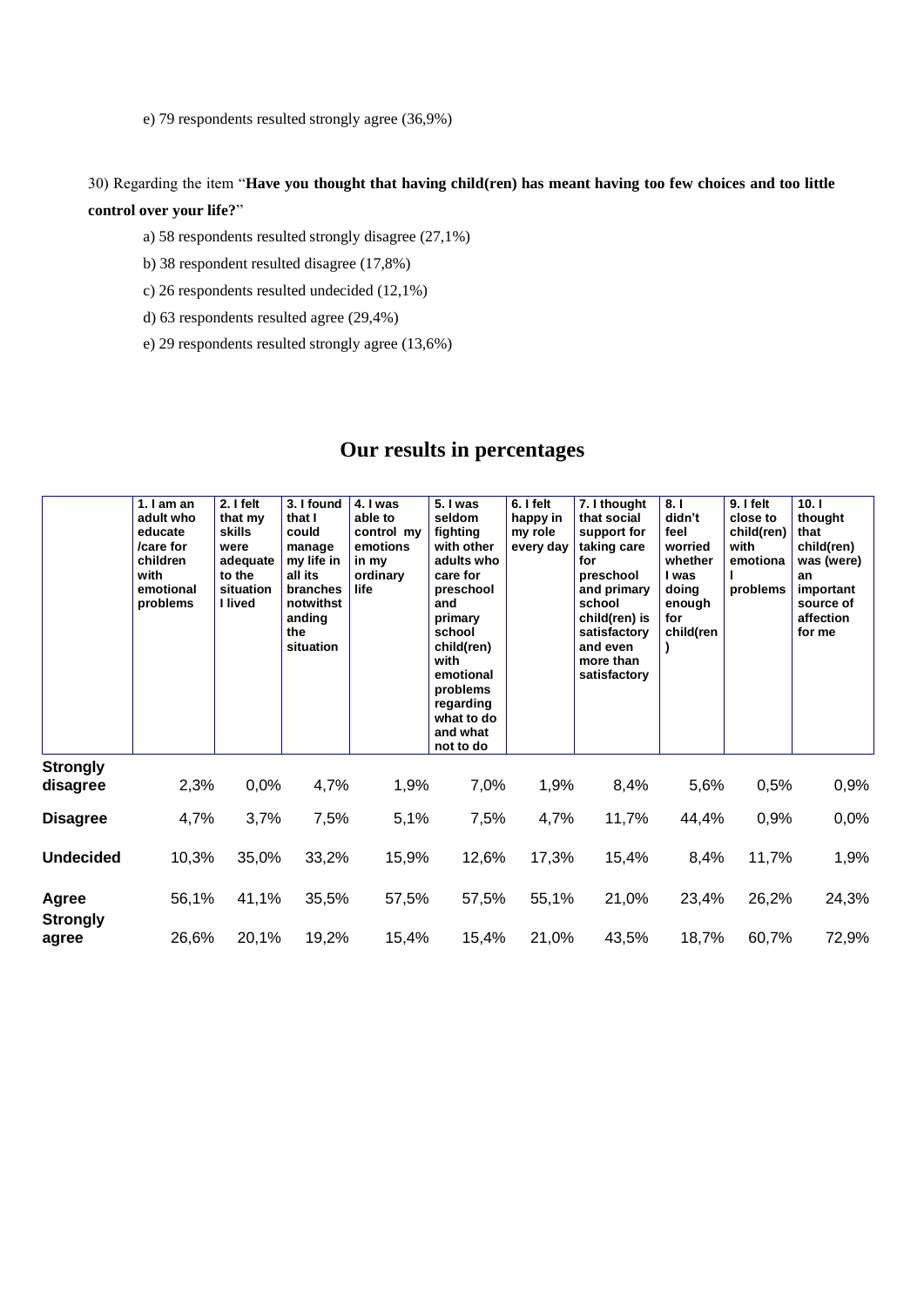|                             | 11.1<br>thought<br>that taking<br>care about<br>child(ren)'<br>s with<br>emotional<br>problems<br>education<br>made me<br>feel more<br>sure and<br>gave me<br>an<br>optimistic<br>view for<br>the the<br>future | 12. I felt<br>that<br>child(ren<br>percepti<br><b>on</b><br>matched<br>my<br>expectati<br>ons | 13. I felt<br>that<br>interaction<br>s with<br>child(ren)<br>with<br>emotional<br>problems<br>was (were)<br>rewarding<br>at a<br>satisfactor<br>y level | <b>14. I was</b><br>able to<br>face<br>difficulti<br>es by<br>my-self | 15.1<br>needed<br>support to<br>face<br>difficulties | 16.1<br>thought<br>that<br>child(ren)<br>was (were)<br>a positive<br>element in<br>my life | 17. I thought<br>that it was<br>not a<br>problem to<br>balance<br>different<br>responsibilit<br>ies of<br>education<br>and care<br>for<br>preschool or<br>primary<br>school<br>child(ren)'s<br>with<br>emotional<br>problem | 18.1<br>thought<br>that some<br>behaviors<br>of<br>child(ren)<br>with<br>emotional<br>problems<br>were<br>seldom<br>embarras<br>sing or<br>stressful<br>to me | 19. I was<br>able to<br>intervene<br>efficientl<br>y whem<br>my<br>child(ren<br>) has an<br>emotiona<br>I problem | <b>20. I felt</b><br>that the<br>child(ren)<br>with<br>emotional<br>problems<br>accepted<br>me and<br>liked to<br>stay with<br>me |
|-----------------------------|-----------------------------------------------------------------------------------------------------------------------------------------------------------------------------------------------------------------|-----------------------------------------------------------------------------------------------|---------------------------------------------------------------------------------------------------------------------------------------------------------|-----------------------------------------------------------------------|------------------------------------------------------|--------------------------------------------------------------------------------------------|-----------------------------------------------------------------------------------------------------------------------------------------------------------------------------------------------------------------------------|---------------------------------------------------------------------------------------------------------------------------------------------------------------|-------------------------------------------------------------------------------------------------------------------|-----------------------------------------------------------------------------------------------------------------------------------|
| <b>Strongly</b><br>disagree | 1,4%                                                                                                                                                                                                            | 3,7%                                                                                          | 0,9%                                                                                                                                                    | 3,7%                                                                  | 3,3%                                                 | 0,5%                                                                                       | 34,6%                                                                                                                                                                                                                       | 38,3%                                                                                                                                                         | 1,4%                                                                                                              | 0,5%                                                                                                                              |
| <b>Disagree</b>             | 4,2%                                                                                                                                                                                                            | 5,1%                                                                                          | 7,0%                                                                                                                                                    | 10,3%                                                                 | 12,1%                                                | 0,0%                                                                                       | 10,7%                                                                                                                                                                                                                       | 18,7%                                                                                                                                                         | 1,9%                                                                                                              | 0,9%                                                                                                                              |
| <b>Undecided</b>            | 9,8%                                                                                                                                                                                                            | 28,0%                                                                                         | 22,9%                                                                                                                                                   | 28,5%                                                                 | 15,9%                                                | 2,8%                                                                                       | 13,1%                                                                                                                                                                                                                       | 20,1%                                                                                                                                                         | 33,6%                                                                                                             | 8,4%                                                                                                                              |
| Agree<br><b>Strongly</b>    | 33,2%                                                                                                                                                                                                           | 44,9%                                                                                         | 48,1%                                                                                                                                                   | 41,1%                                                                 | 52,8%                                                | 20,6%                                                                                      | 32,2%                                                                                                                                                                                                                       | 19,2%                                                                                                                                                         | 45,8%                                                                                                             | 33,2%                                                                                                                             |
| agree                       | 51,4%                                                                                                                                                                                                           | 18,2%                                                                                         | 21,0%                                                                                                                                                   | 16,4%                                                                 | 15,9%                                                | 76,2%                                                                                      | 9,3%                                                                                                                                                                                                                        | 3,7%                                                                                                                                                          | 17,3%                                                                                                             | 57,0%                                                                                                                             |

|                             | 21.11<br>thought<br>that the<br>expectatio<br>ns that the<br>children<br>had<br>towards<br>me were<br>not too<br>heavy | 22.1<br>thought<br>the<br>child(ren<br>willingly<br>obeyed<br>my<br>requests<br>if they<br>were<br>reasona<br>ble | 23.1<br>need<br>counseli<br>ng and<br>support<br>to care<br>for my<br>child(ren | 24. I felt<br>satisfied<br>as a<br>parent/<br>adult who<br>care for a<br>preschool<br>or a<br>primary<br>school<br>children<br>with<br>emotional<br>problems | 25.1<br>thought<br>that taking<br>care for a<br>preschool<br>or a<br>primary<br>school<br>child(ren)<br>with<br>emotional<br>problems<br>was<br>enjoyable | 26. Have<br>vou<br>thought<br>that if you<br>could turn<br>back, you<br>might<br>decide to<br>not take<br>care of<br>child(ren)<br>with<br>emotional<br>problem? | 27. Have you<br>thought that<br>the major<br>source of<br>stress in<br>your life is<br>taking care<br>of<br>child(ren)'s<br>education? | 28. Have<br>you<br>thought<br>that<br>taking<br>care of<br>child(ren)'<br>s<br>education<br>leaves<br>little time<br>and<br>flexibility<br>in your<br>life? | 29. Have<br>vou<br>thought<br>that<br>taking<br>care of<br>child(ren<br>)'s<br>educatio<br>n has<br>been a<br>financial<br>burden? | 30. Have<br><b>you</b><br>thought<br>that<br>having<br>child(ren)<br>has meant<br>having too<br>few<br>choices<br>and too<br>little<br>control<br>over your<br>life? |
|-----------------------------|------------------------------------------------------------------------------------------------------------------------|-------------------------------------------------------------------------------------------------------------------|---------------------------------------------------------------------------------|--------------------------------------------------------------------------------------------------------------------------------------------------------------|-----------------------------------------------------------------------------------------------------------------------------------------------------------|------------------------------------------------------------------------------------------------------------------------------------------------------------------|----------------------------------------------------------------------------------------------------------------------------------------|-------------------------------------------------------------------------------------------------------------------------------------------------------------|------------------------------------------------------------------------------------------------------------------------------------|----------------------------------------------------------------------------------------------------------------------------------------------------------------------|
| <b>Strongly</b><br>disagree | 36,9%                                                                                                                  | 2,3%                                                                                                              | 7,9%                                                                            | 1,9%                                                                                                                                                         | 7,0%                                                                                                                                                      | 60,3%                                                                                                                                                            | 22,4%                                                                                                                                  | 15,9%                                                                                                                                                       | 29,4%                                                                                                                              | 27,1%                                                                                                                                                                |
| <b>Disagree</b>             | 9,8%                                                                                                                   | 3,7%                                                                                                              | 14,5%                                                                           | 4,2%                                                                                                                                                         | 7,9%                                                                                                                                                      | 22,0%                                                                                                                                                            | 26,2%                                                                                                                                  | 21,0%                                                                                                                                                       | 20,6%                                                                                                                              | 17,8%                                                                                                                                                                |
| <b>Undecided</b>            | 14,0%                                                                                                                  | 13,1%                                                                                                             | 17,3%                                                                           | 34,1%                                                                                                                                                        | 38,3%                                                                                                                                                     | 8,9%                                                                                                                                                             | 31,8%                                                                                                                                  | 10,7%                                                                                                                                                       | 7,9%                                                                                                                               | 12,1%                                                                                                                                                                |
| Agree<br><b>Strongly</b>    | 24,8%                                                                                                                  | 63,1%                                                                                                             | 16,8%                                                                           | 43,0%                                                                                                                                                        | 38,3%                                                                                                                                                     | 5,1%                                                                                                                                                             | 17,8%                                                                                                                                  | 37,4%                                                                                                                                                       | 5,1%                                                                                                                               | 29,4%                                                                                                                                                                |
| agree                       | 14,5%                                                                                                                  | 17,8%                                                                                                             | 43,5%                                                                           | 16,8%                                                                                                                                                        | 8,4%                                                                                                                                                      | 3,7%                                                                                                                                                             | 1,9%                                                                                                                                   | 15,0%                                                                                                                                                       | 36,9%                                                                                                                              | 13,6%                                                                                                                                                                |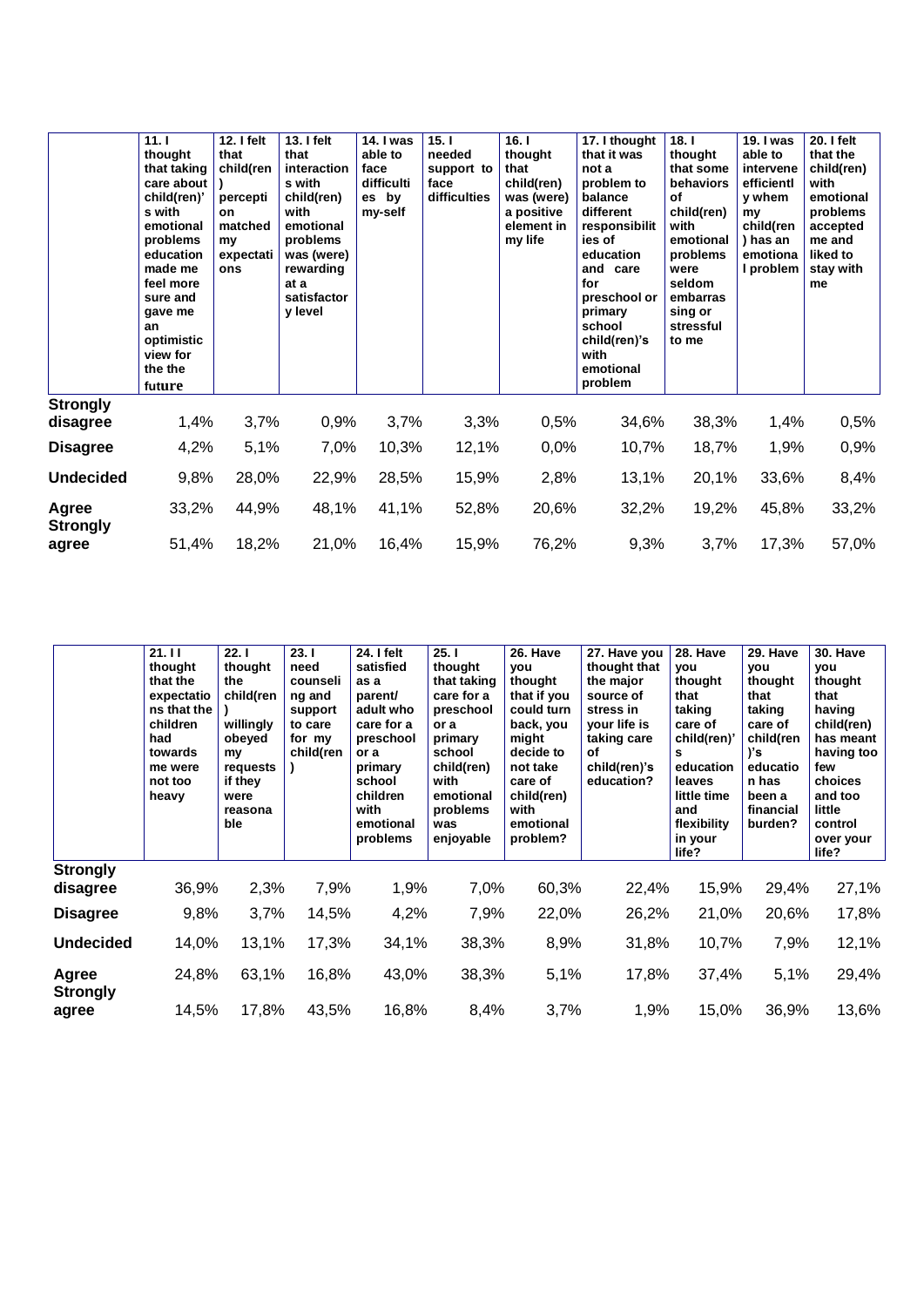

## **Our results in their diagram version**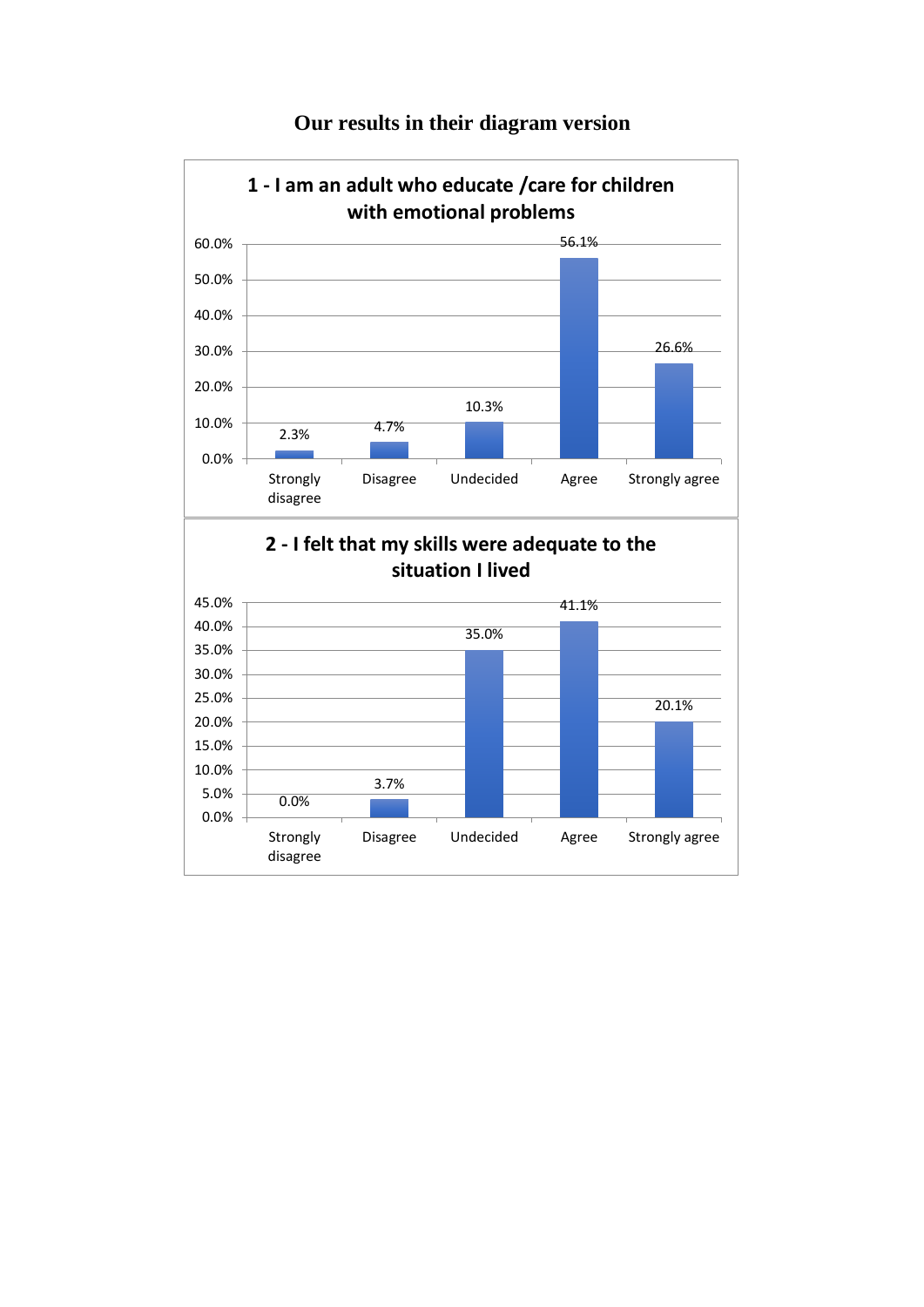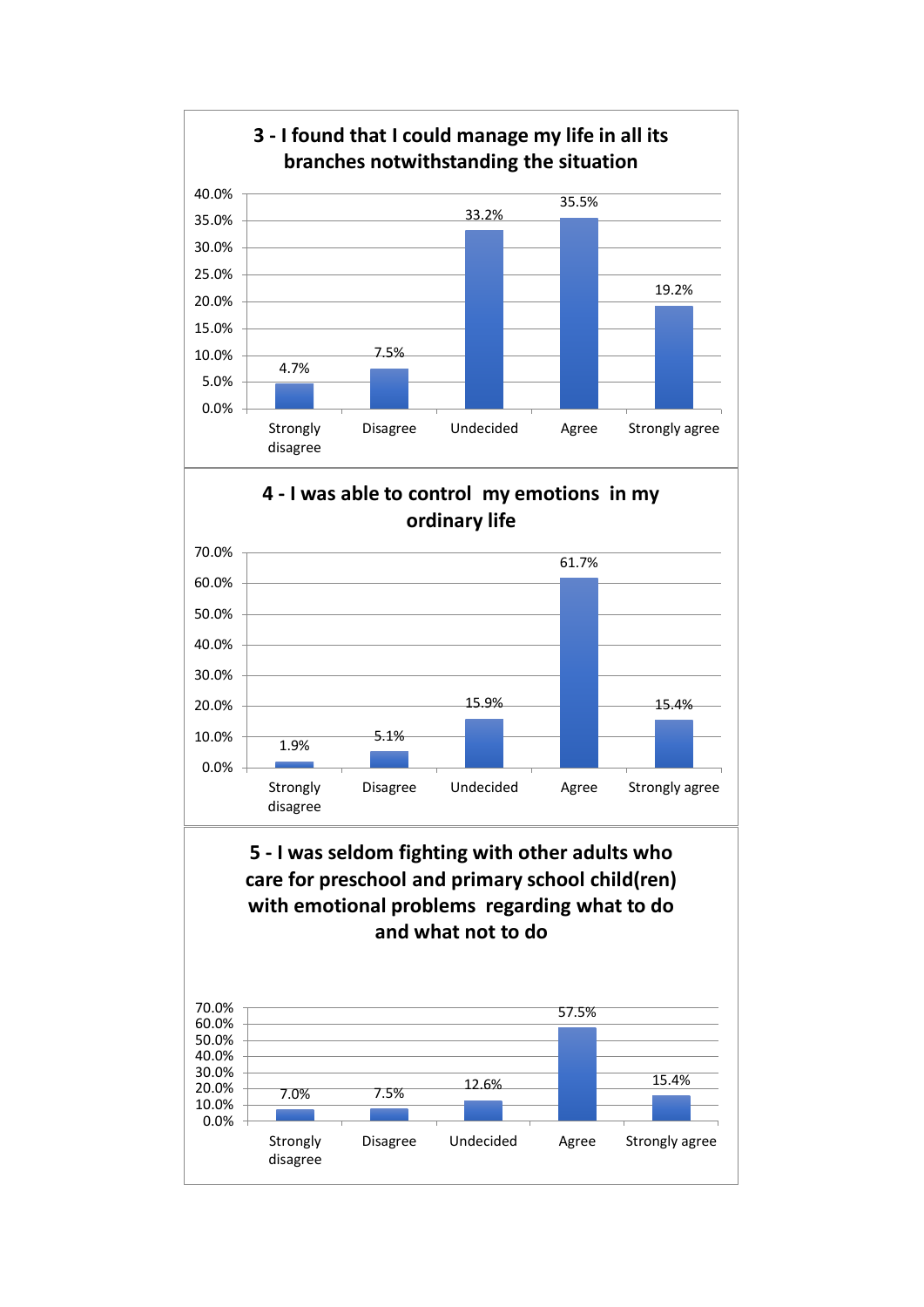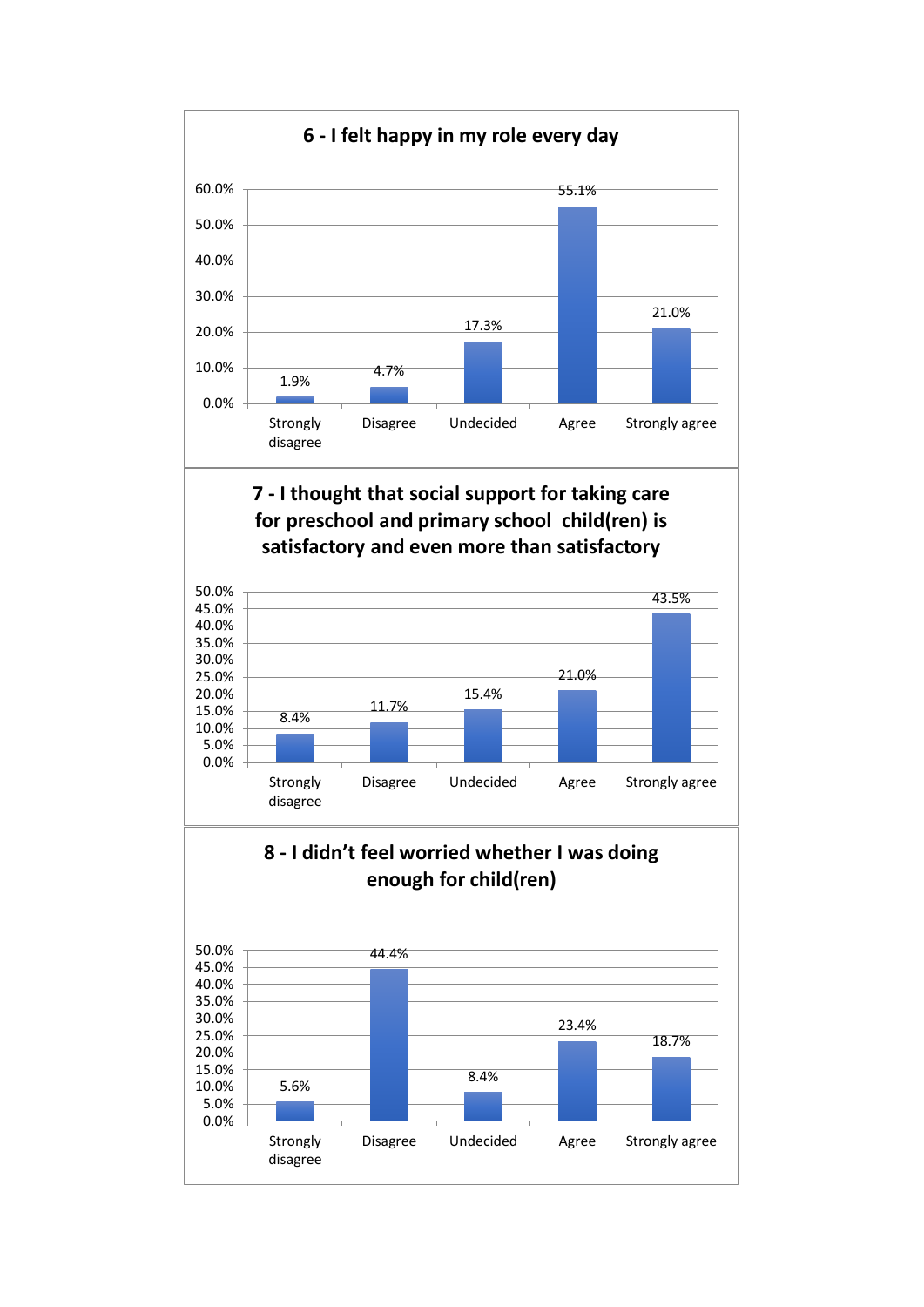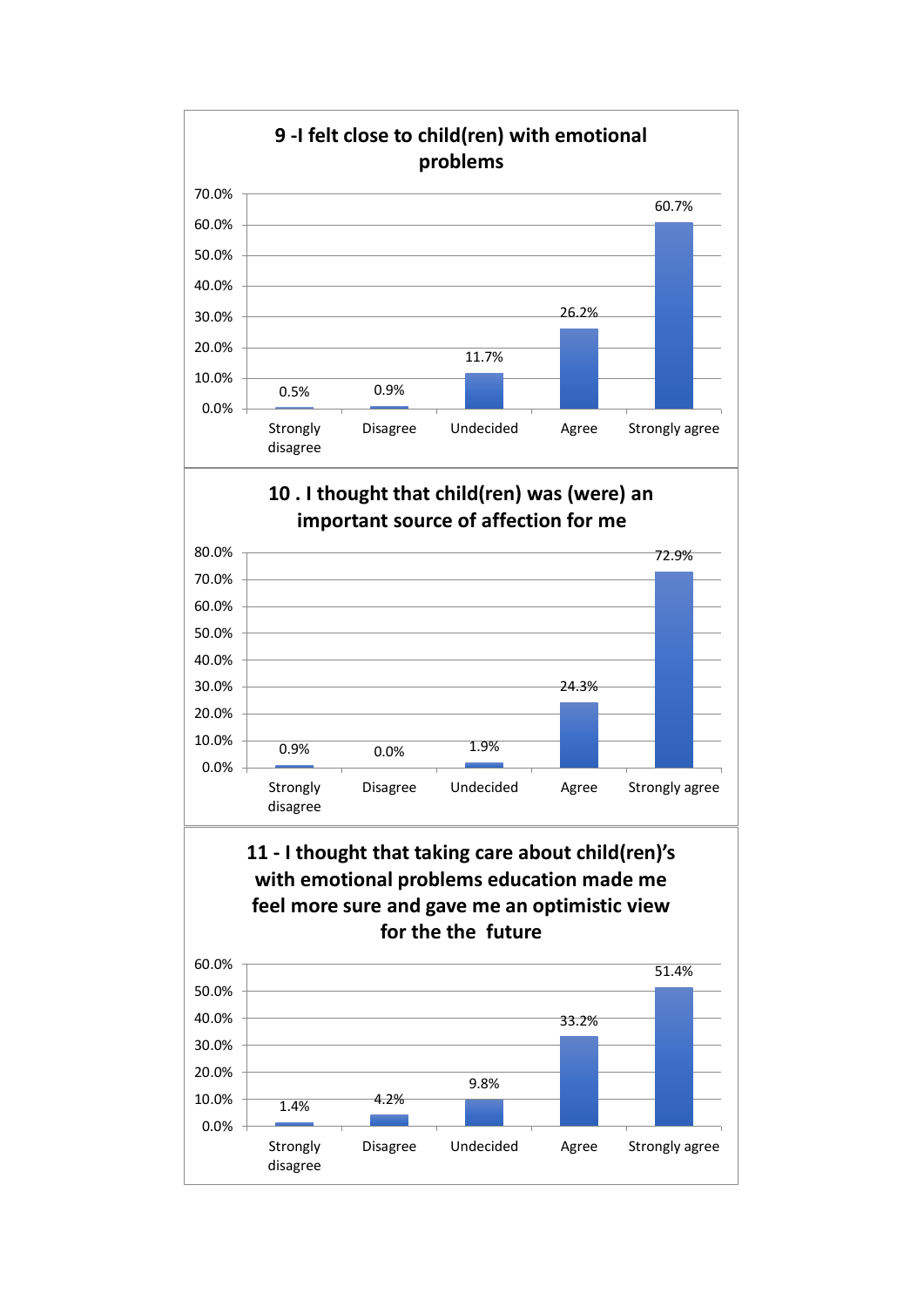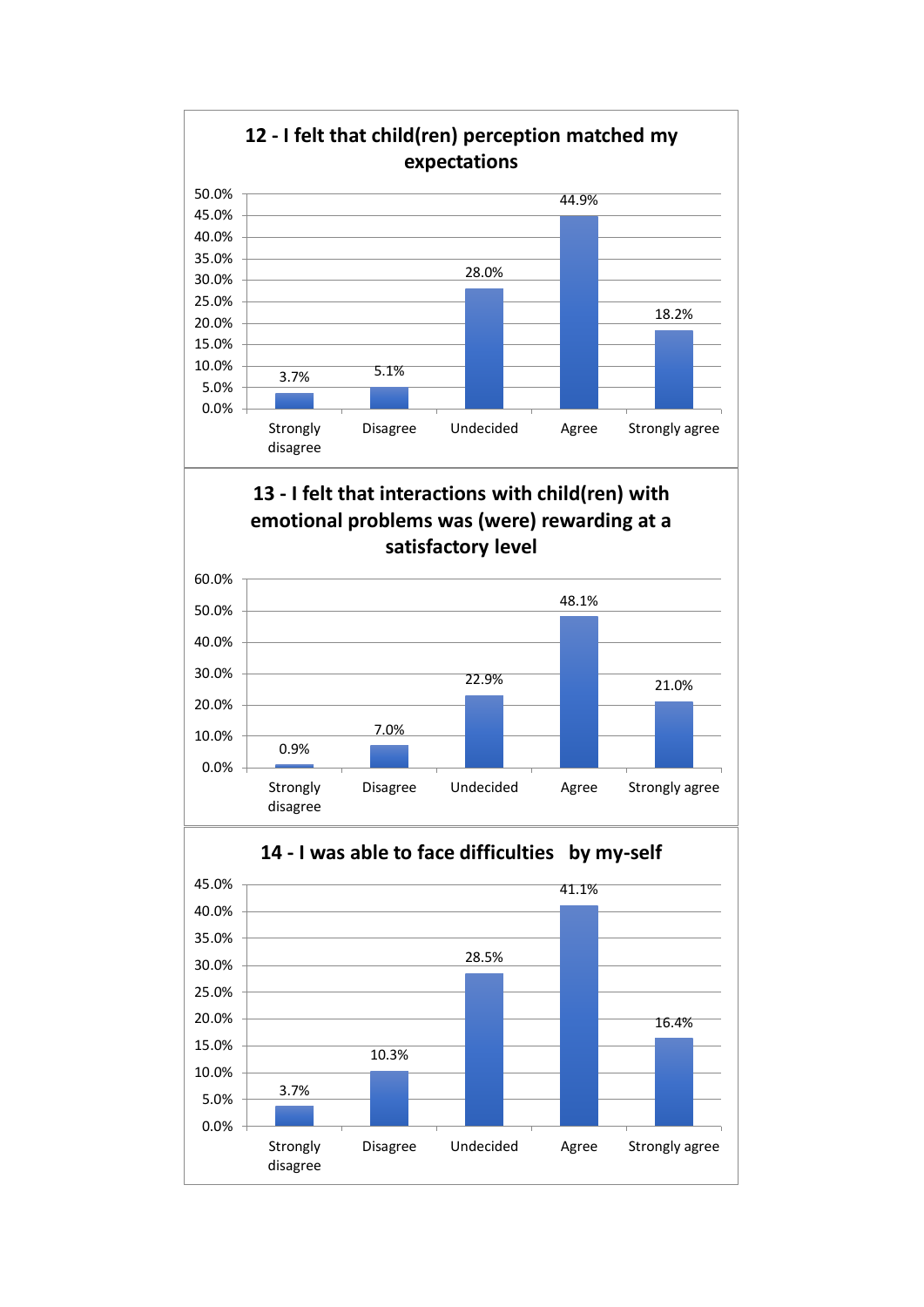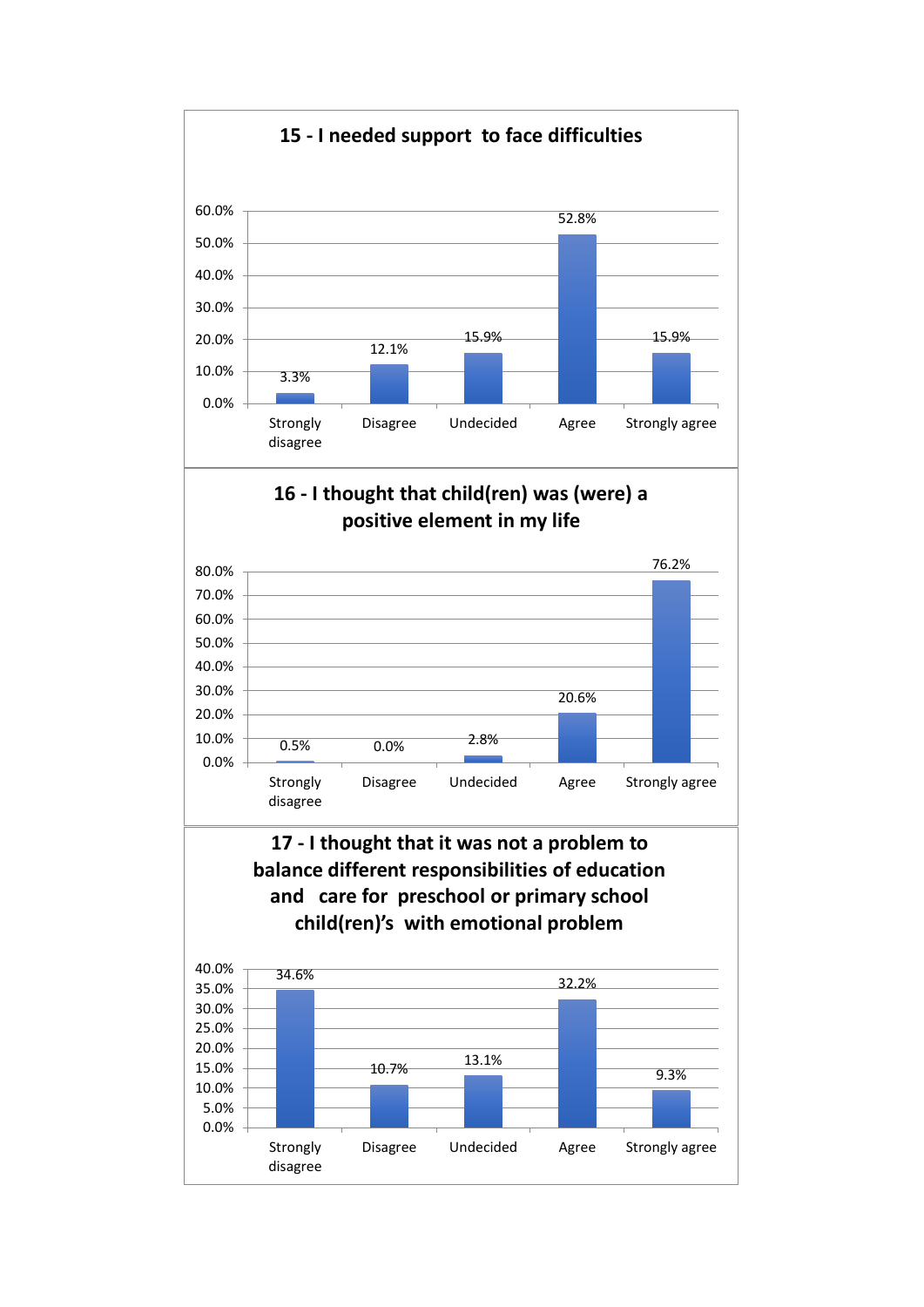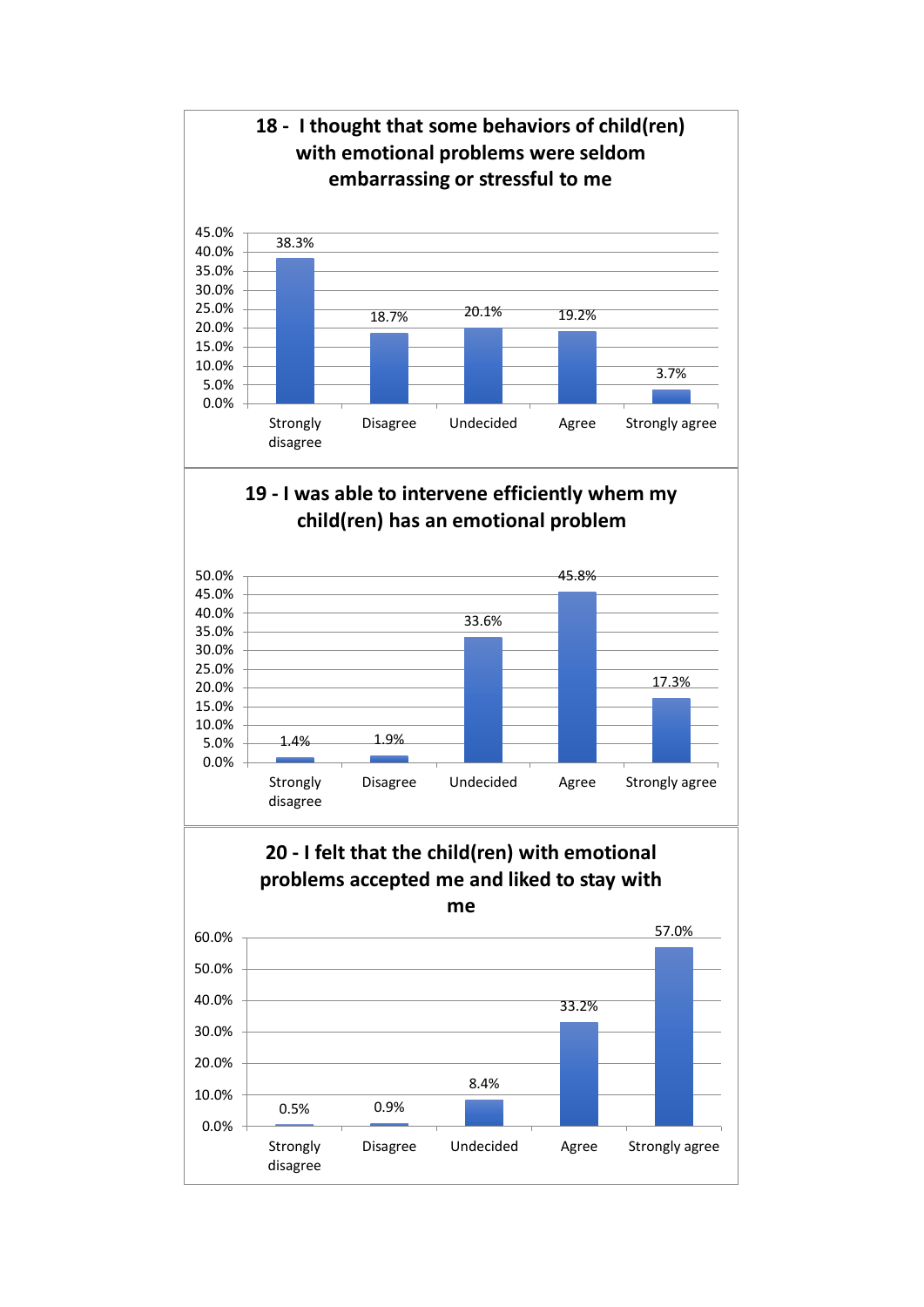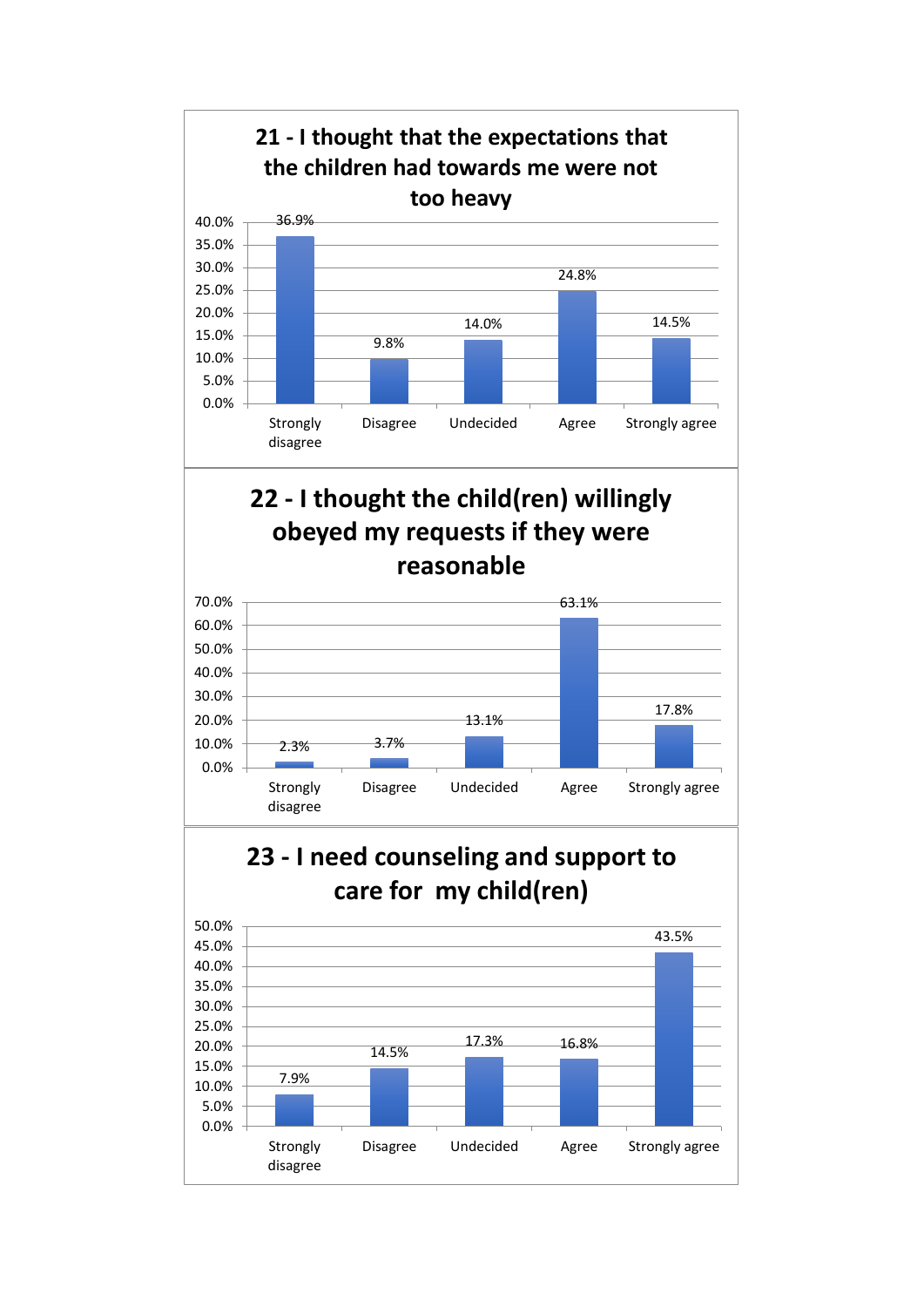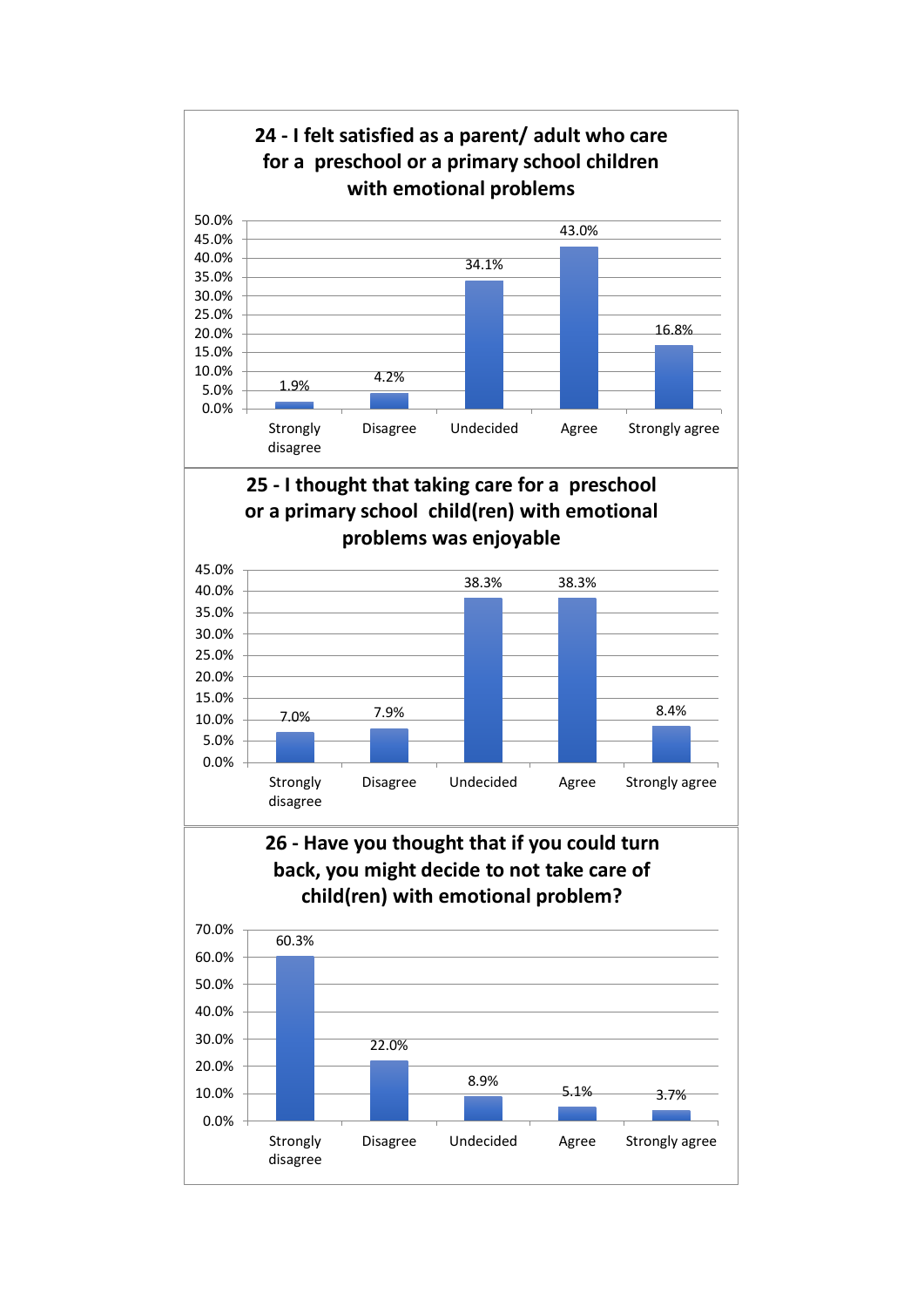